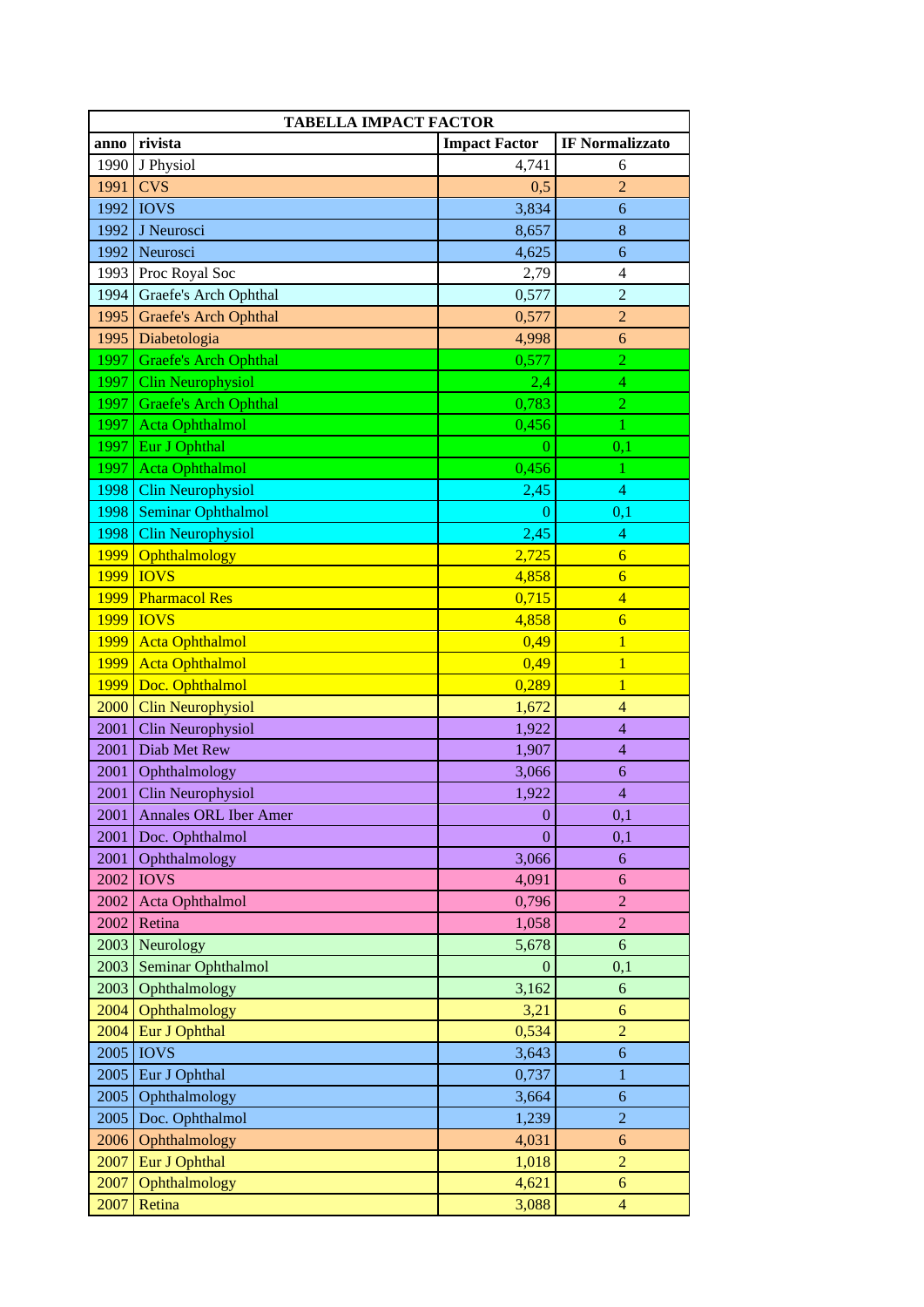| 2007<br>Eur J Neurosci<br>3,673<br>3                                                            |  |
|-------------------------------------------------------------------------------------------------|--|
| 2007<br>Eur J Neurol<br>2,58<br>$\overline{4}$                                                  |  |
| 2007<br>Retina<br>3,088<br>$\overline{4}$                                                       |  |
| Eur J Ophthal<br>2007<br>$\overline{2}$<br>1,018                                                |  |
| 2008<br>Ophthalmology<br>5,296<br>6                                                             |  |
| 2008<br>Eur J Neurol<br>2,732<br>$\overline{4}$                                                 |  |
| 2008<br>Ophthalmology<br>5,296<br>6                                                             |  |
| Eur J Neurol<br>2008<br>2,732<br>$\overline{4}$                                                 |  |
| 2008<br>Prog Brain Res<br>3,253<br>$\overline{2}$                                               |  |
| <b>Prog Brain Res</b><br>$\overline{2}$<br>2008<br>3,253                                        |  |
| 2009<br>Vis Res<br>2,288<br>$\overline{4}$                                                      |  |
| 2009<br><b>PNAS</b><br>8<br>9,432                                                               |  |
| 2009<br>Clin Neurophysiol<br>3,122<br>$\overline{4}$                                            |  |
| 2010<br>Clin Neurophysiol<br>2,786<br>6                                                         |  |
| J Pain<br>2010<br>4,851<br>6                                                                    |  |
| 2010<br>Ophthalmology<br>5,017<br>6                                                             |  |
| $\boldsymbol{2}$<br>2010<br>J Headache Pain<br>2,015                                            |  |
| 2010<br>Eye<br>$\overline{2}$<br>1,86                                                           |  |
| 2010<br><b>IOVS</b><br>3,466<br>6                                                               |  |
| 2,015<br>2010<br>J Headache Pain<br>$\mathfrak{2}% =\mathfrak{2}\times\mathfrak{2}\mathfrak{2}$ |  |
| <b>BMC</b> Neurol<br>$\overline{2}$<br>2010<br>2,797                                            |  |
| <b>Graefe's Arch Ophthal</b><br>2011<br>2,17<br>$\overline{4}$                                  |  |
| 2011<br>J Glaucoma<br>$\overline{4}$<br>1,776                                                   |  |
| <b>Mult Scler</b><br>2011<br>4,255<br>6                                                         |  |
| 5,567<br>2011<br>Ophthalmology<br>6                                                             |  |
| 2011<br>Neurorehabil Neural Repair<br>4,495<br>6                                                |  |
| 2011<br><b>Ophthalmic Surg Lasers Imaging</b><br>$\overline{0}$<br>$\mathbf{1}$                 |  |
| 1,295<br>2011<br><b>Arch Ital Biol.</b><br>1                                                    |  |
| 2012<br>Eur J Ophthal<br>$\overline{2}$<br>0,912                                                |  |
| Br Journal Ophtahlmol<br>2012<br>2,725<br>6                                                     |  |
| 2012<br>$\overline{2}$<br>Eur J Ophthal<br>0,912                                                |  |
| 2012<br>Retina<br>2,825<br>6                                                                    |  |
| 2012 <b>IOVS</b><br>3,441<br>6                                                                  |  |
| 2013<br>2,979<br>Clin Neurophysiol<br>4                                                         |  |
| 2012<br>J Glaucoma<br>6<br>2,427                                                                |  |
| J Headache Pain<br>2013<br>3,281<br>6                                                           |  |
| Doc. Ophthalmol<br>2013<br>$\overline{2}$<br>1,108                                              |  |
| 2013<br><b>IOVS</b><br>3,661<br>$\boldsymbol{6}$                                                |  |
| Arch Ital Biol.<br>2014<br>1,488<br>$\mathbf{1}$                                                |  |
| 2014<br>Am J Ophthalmol<br>3,871<br>6                                                           |  |
| <b>Indian J Ophthalmol</b><br>2014<br>$\mathbf{1}$<br>0,9                                       |  |
| 2014<br>Plos One<br>3,234<br>6                                                                  |  |
| 2014<br>J Glaucoma<br>2,427<br>$\overline{4}$                                                   |  |
| $\overline{4}$<br>2015<br>Graefe's Arch Ophthal<br>1,991                                        |  |
| 2015<br>Retina<br>$\sqrt{6}$<br>3,039                                                           |  |
| 2015<br>Graefe's Arch Ophthal<br>1,991<br>$\overline{4}$                                        |  |
| 2015<br>Journal of Neurology<br>3,408<br>6                                                      |  |
| 2015<br>Cephalalgia<br>6,052<br>6                                                               |  |
| 2015<br>Cephalalgia<br>6,052<br>6                                                               |  |
| 2015<br>Plos One<br>3,54<br>6                                                                   |  |
| 2015<br>Plos One<br>3,54<br>6                                                                   |  |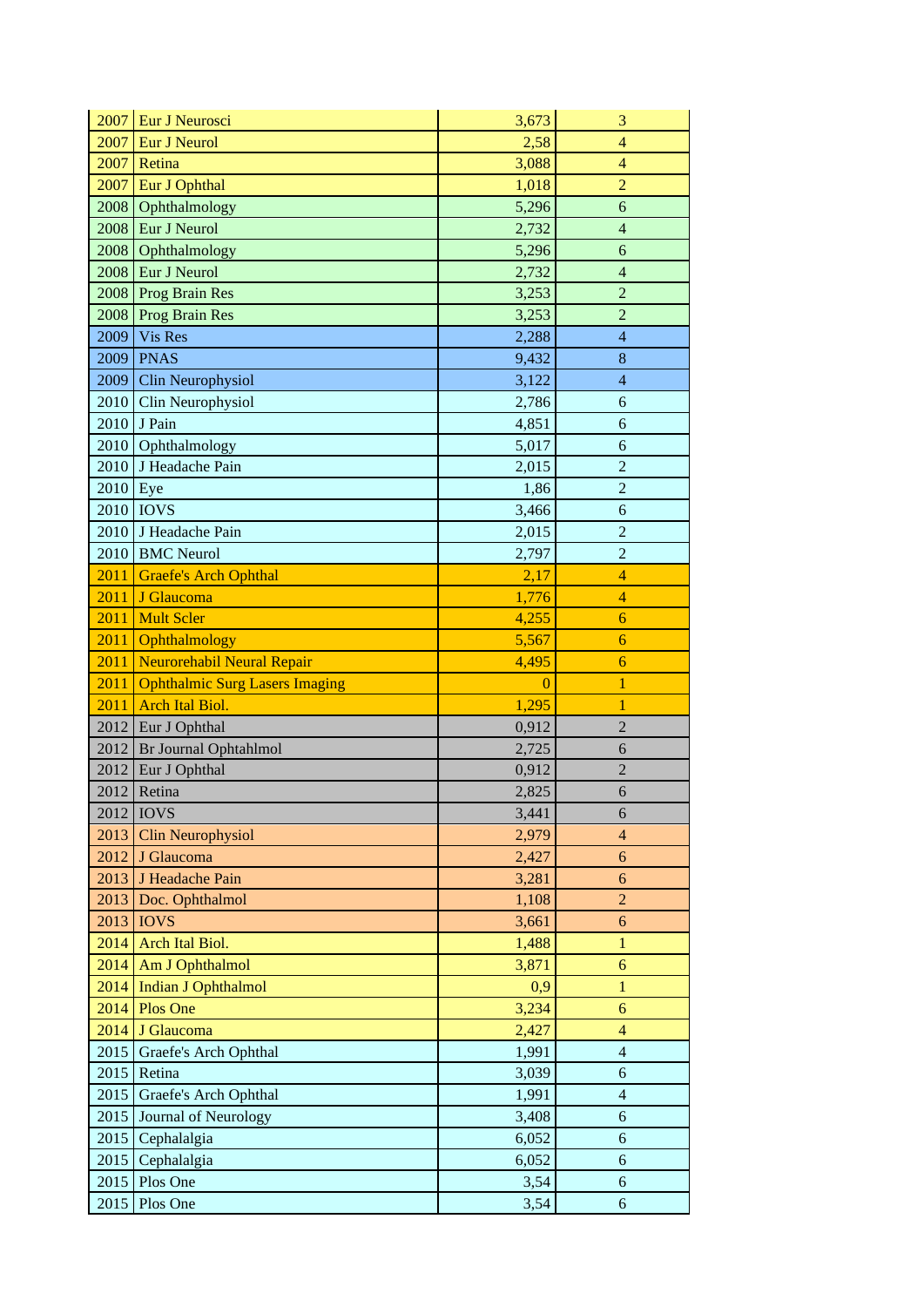| 2015 | J Headache Pain              | 3,497 | $\overline{4}$ |
|------|------------------------------|-------|----------------|
| 2015 | Int. J. Mol. Sci             | 3,257 | 6              |
|      | 2016 Br Journal Ophtahlmol   | 3,806 | $\overline{6}$ |
|      | 2016 Cephalalgia             | 3,609 | $\overline{6}$ |
|      | $2016$ Plos One              | 2,806 | $\overline{6}$ |
|      | 2016 Journal of Neurology    | 3,389 | $\overline{6}$ |
|      | 2016 J Headache Pain         | 3,58  | $\overline{6}$ |
|      | 2016 Front Aging Neurosci    | 4,504 | $\overline{3}$ |
|      | 2016 J Headache Pain         | 3,58  | $\overline{6}$ |
|      | 2016 Neurology               | 8,32  | 8              |
| 2016 | Cephalalgia                  | 3,609 | $\overline{6}$ |
| 2017 | <b>Acta Ophthalmol</b>       | 3,157 | 6              |
| 2017 | Mitochondrion                | 3,226 | $\overline{6}$ |
| 2017 | J Headache Pain              | 3,403 | 6              |
| 2017 | <b>Mol Vis</b>               | 2,219 | 4              |
| 2017 | Graefe's Arch Ophthal        | 2,249 | 4              |
| 2017 | <b>Graefe's Arch Ophthal</b> | 2,249 | 4              |
| 2017 | J Headache Pain              | 3,403 | 6              |
|      | 2018 Cephalalgia             | 4,438 | 6              |
| 2018 | Acta Ophthalmol              | 3,153 | 6              |
| 2018 | Curr Neuropharmacol          | 4,568 | 6              |
| 2018 | J Headache Pain              | 3,918 | 4,8            |
| 2018 | Neurol Sci                   | 2,484 | $\overline{2}$ |
|      | 2018 Front Neurol            | 2,365 | 4,8            |
|      | 2018 J Pain                  | 5,424 | 4,8            |
| 2018 | Clin Exp Ophthalmol          | 3,411 | 3,6            |
|      | 2018 Front Neurol            | 2,365 | 4,8            |
| 2018 | <b>Acta Diabetol</b>         | 2,996 | $\overline{4}$ |
| 2019 | Cephalalgia                  | 4,898 | 6              |
| 2019 | Neural Regen Res             | 3,171 | $\overline{4}$ |
| 2019 | Cephalalgia                  | 4,898 | 4,8            |
| 2019 | <b>Brain Stimulation</b>     | 6,565 | 4,8            |
| 2019 | Neurol Sci                   | 2,415 | $\overline{c}$ |
| 2019 | Adv Ther                     | 3,871 | $\overline{4}$ |
| 2019 | Ophthalmology                | 8,47  | 6              |
|      | 2019 J Headache Pain         | 3,83  | $\overline{4}$ |
|      | 2019 Neurology               | 8,77  | 6              |
| 2019 | <b>BMC</b> Neurolgy          | 2,356 | $\sqrt{2}$     |
| 2019 | Adv Ther                     | 3,871 | $\overline{4}$ |
| 2019 | Nutrients                    | 4,546 | 6              |
| 2019 | PLOS One                     | 2,74  | $\overline{4}$ |
| 2020 | J Pain                       | 6,961 | 4,8            |
| 2020 | J Neurol                     | 4,849 | 6              |
| 2020 | Adv Ther                     | 3,845 | $6\,$          |
| 2020 | J Neural Transm (IF 2019)    | 3,505 | 3,2            |
| 2020 | Front Cell Dev Biol          | 6,684 | 6              |
| 2020 | Adv Ther                     | 3,845 | 6              |
| 2020 | <b>IOVS</b>                  | 4,799 | $\sqrt{6}$     |
| 2020 | J Headache Pain              | 7,277 | $\overline{4}$ |
| 2020 | Adv Ther                     | 3,845 | 6              |
| 2020 | <b>Frontiers Neurology</b>   | 4,003 | $\overline{4}$ |